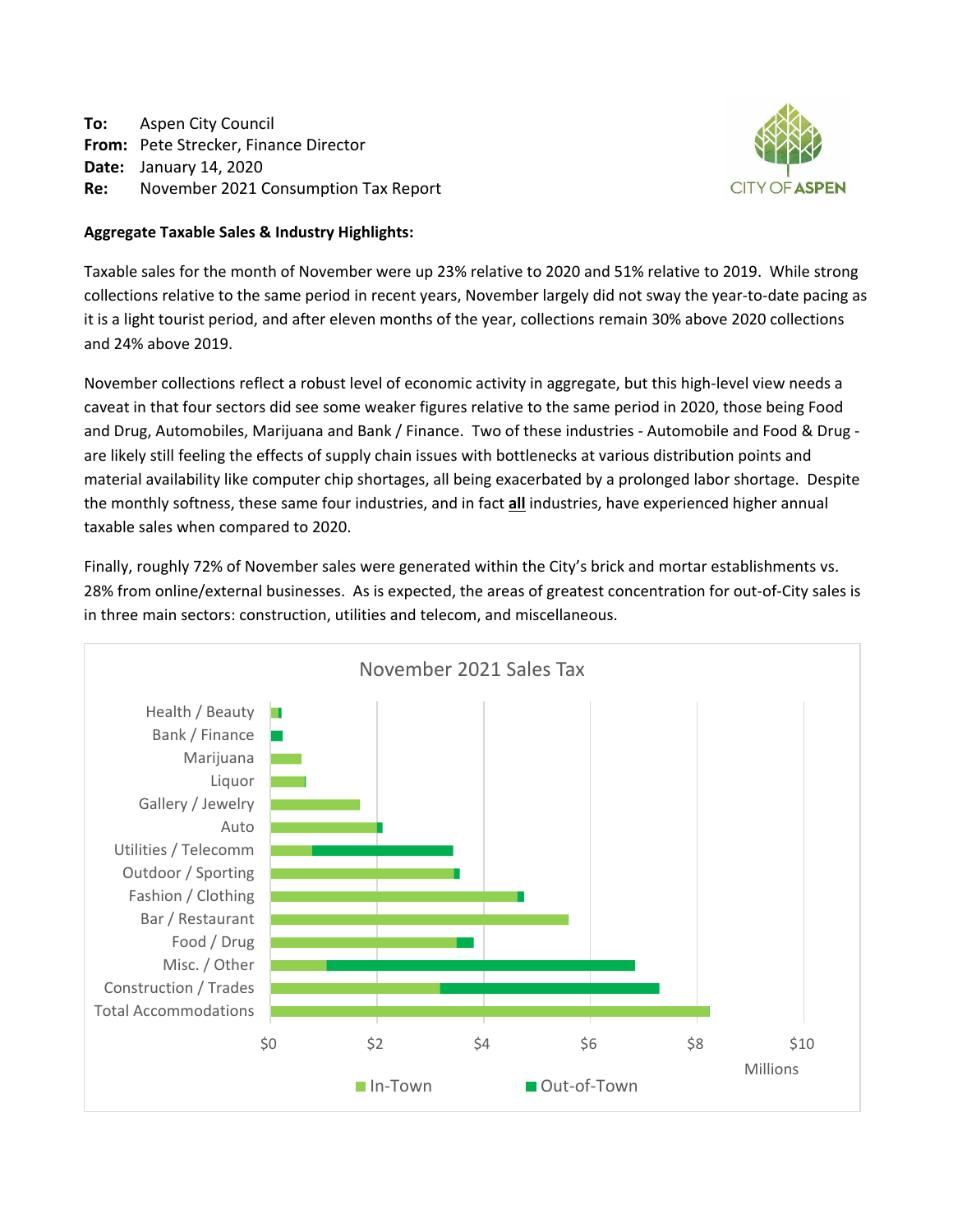## **Sales and Lodging Tax:**

Actual tax collections for the month of November were up 18% relative to 2020 and 45% relative to 2019. November is typically a less robust month in terms of economic activity (averaging perhaps just 4% ‐ 5% of annual collections), with tourism really pushing up mostly in the last week of the year around Thanksgiving break. Looking at year‐to‐date collections, 2021 remains roughly 31% above 2020 and 25%% above 2019 collections through eleven months.

Isolating the discussion to the separate and dedicated City 2.0% lodging tax, November collections were up 25% relative to 2020 and 64% relative to 2019 remittances; and on a year‐to‐date basis, collections are pacing 23% over 2020 and are now even with 2019 levels.

# *Short‐Term Rentals*

As noted last month, the short‐term rental (STR) market in Aspen will not see expansion beyond the current number of license and permit holders allowed to operate, following the City Council's adoption of Ordinance #27 on December  $8<sup>th</sup>$ . This action included a moratorium on land use applications for new STRs in the community, effective immediately. With this pause, the Council and the Community plan to take the next number of months to discuss the impact these businesses have on the neighborhoods where they are located; the transit, utility and other infrastructure needs to accommodate these operations and guests; and the environmental impacts they bring around waste, noise, etc.

With this in mind, taxable sales from short-term rentals for November made up 38% of the overall lodging industry total. This is a larger portion of the monthly lodging total but is somewhat expected given November's lower price point for traditional lodge rooms in a shoulder season period. As demand elevates in the coming months, prices are anticipated to follow and will adjust the percentage of room sales originating by these different lodge offerings, and should shift the mix.

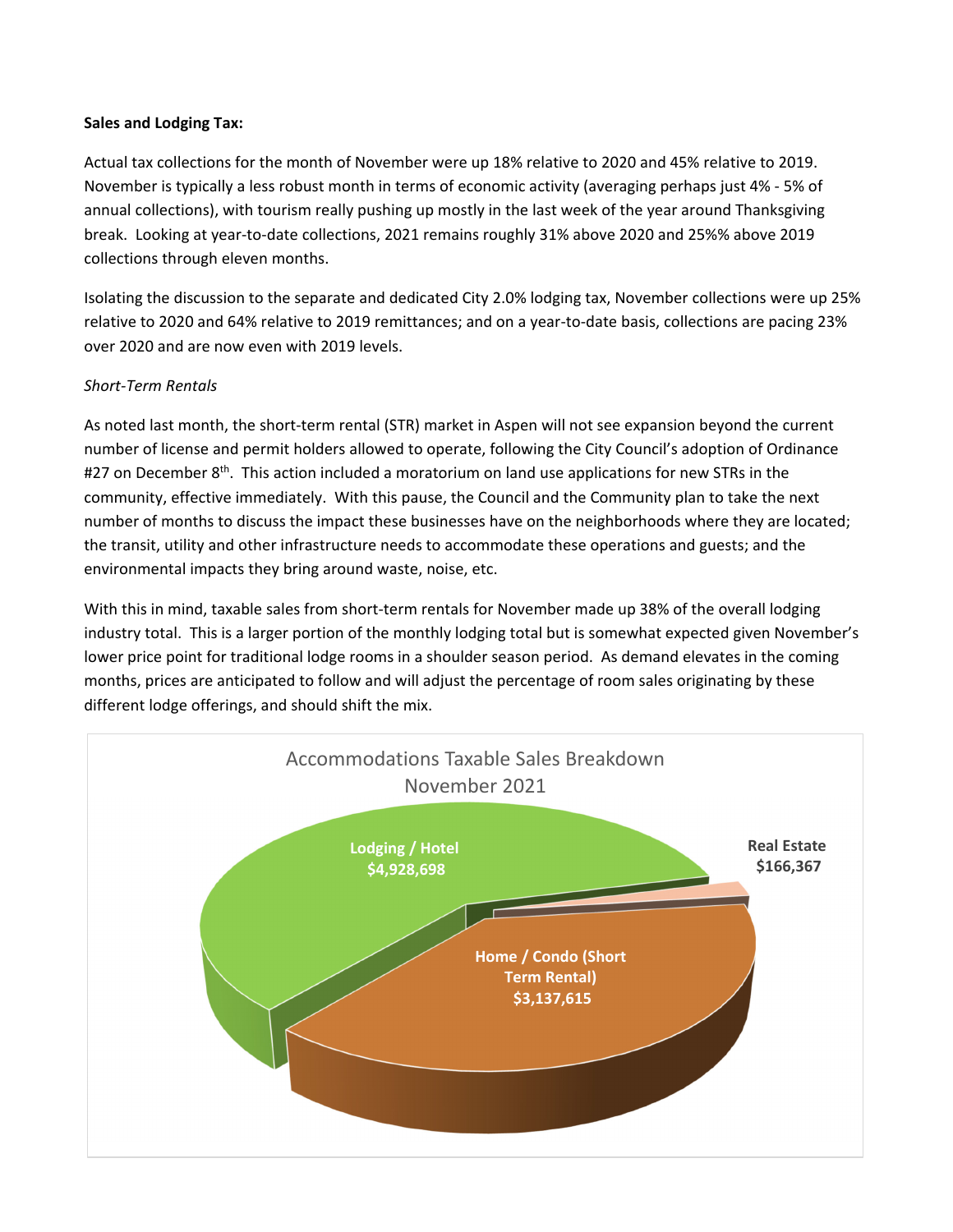## **City Share of County Sales Tax:**

The City of Aspen is allocated a portion of Pitkin County's 2.0% sales tax, with its share established based on a formulaic allocation for all municipalities generating economic activity within the County boundaries. Because the County tax collection process is performed at the State level, the County's collections lag by an additional month relative to the City's own collection process.

Pitkin County's year‐to‐date collections are pacing roughly 25% ahead of both 2020 and 2019 levels and appear largely in lock step with the City of Aspen's own growth in tax collections.

# **Real Estate Transfer Taxes:**

December collections for the Housing and Wheeler Real Estate Transfer Taxes (RETT) have further established 2021 as the new highwater mark for RETT collections. The dedicated affordable housing collections came in 20% above last year's previous record; the dedicated arts collections were equally impressive but demonstrated slightly less growth at 14% over 2020 figures. How these back‐to‐back record sales periods and low inventory, plus the December 8<sup>th</sup> moratorium, impact future real estate sales now becomes the new consideration as we venture into 2022.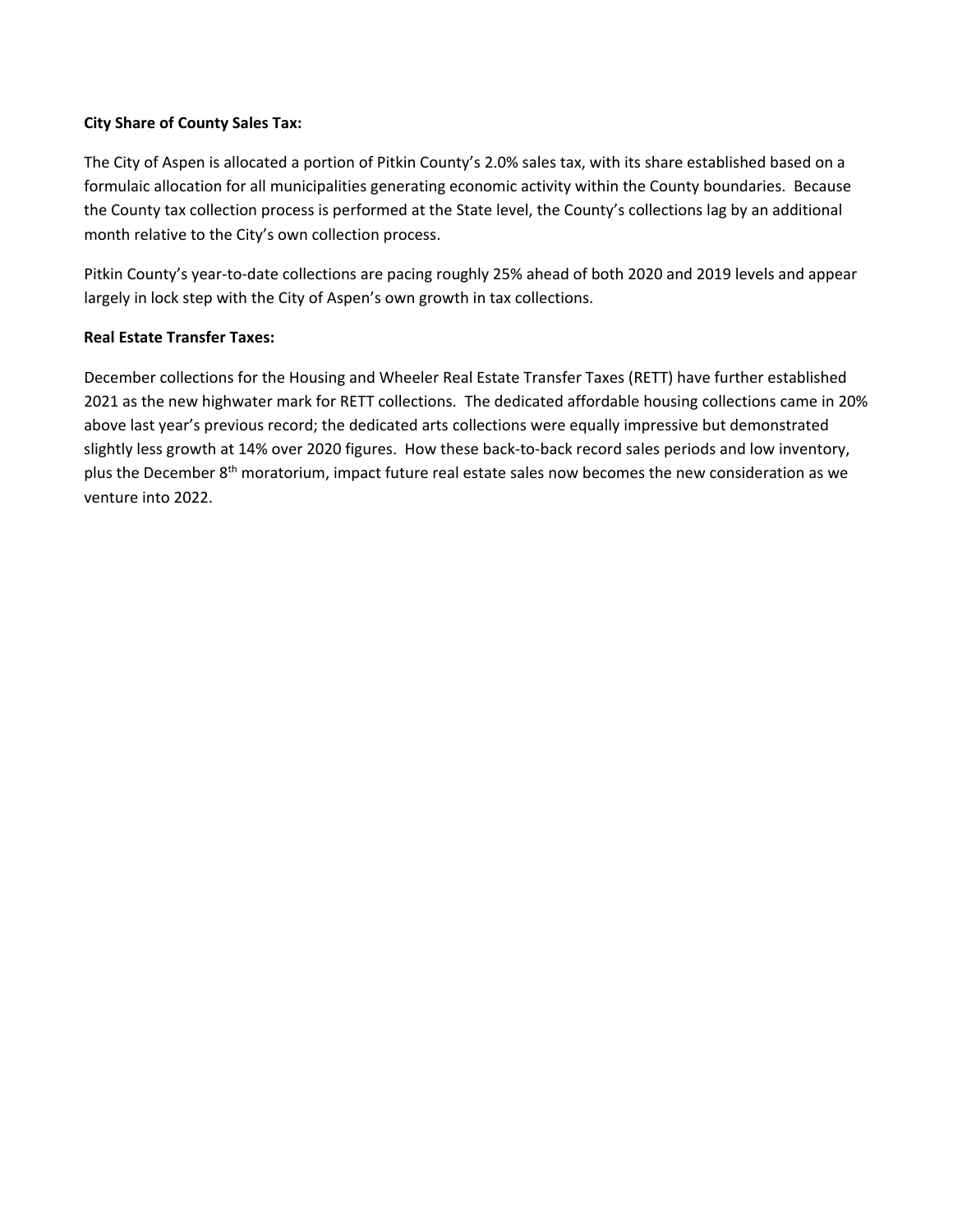|                         |                         |                    |                  | City of Aspen Retail Sales by Industry<br>November 2021 |                                  |                                                      |
|-------------------------|-------------------------|--------------------|------------------|---------------------------------------------------------|----------------------------------|------------------------------------------------------|
|                         |                         |                    |                  | <b>Year To Date Retail Sales</b>                        |                                  |                                                      |
|                         |                         |                    |                  |                                                         |                                  | Marijuana                                            |
| Category                | <b>YTD Retail Sales</b> | % YTD Retail Sales | % Change to 2020 | % Change to 2019                                        |                                  | <b>Health / Beauty</b><br>1.2%<br>Automobile<br>0.6% |
| Accommodations          | \$207,353,916           | 23.8%              | 32.5%            | 3.4%                                                    | Jewelry/Gallery                  | <b>Utilities</b><br><b>Bank / Finance</b><br>3.5%    |
| Restaurants/Bars        | \$136,190,959           | 15.6%              | 21.5%            | 10.7%                                                   | 4.5%                             | 5.1%<br>0.4%                                         |
| Sports Equip/Clothing   | \$51,605,376            | 5.9%               | 17.0%            | 24.3%                                                   | <b>Miscellaneous</b>             | <b>Accommodations</b>                                |
| <b>Fashion Clothing</b> | \$102,328,131           | 11.7%              | 97.0%            | 87.8%                                                   | 9.3%<br>Liquor                   | 23.8%                                                |
| Construction            | \$85,214,686            | 9.8%               | 36.7%            | 41.8%                                                   | 1.4%                             |                                                      |
| Food & Drug             | \$63,242,411            | 7.2%               | 22.4%            | 23.3%                                                   | Food & Drug<br>7.2%              |                                                      |
| Liquor                  | \$11,919,398            | 1.4%               | 3.3%             | 27.6%                                                   |                                  |                                                      |
| Miscellaneous           | \$80,806,768            | 9.3%               | 7.0%             | 32.6%                                                   |                                  |                                                      |
| Jewelry/Gallery         | \$39,086,976            | 4.5%               | 16.1%            | 27.2%                                                   |                                  |                                                      |
| Utilities               | \$44,418,085            | 5.1%               | 12.3%            | 9.4%                                                    |                                  |                                                      |
| Automobile              | \$30,958,450            | 3.5%               | 45.2%            | 69.3%                                                   | <b>Construction</b>              |                                                      |
| Marijuana               | \$10,363,554            | 1.2%               | 0.9%             | (4.5%)                                                  | 9.8%                             |                                                      |
| Bank / Finance          | \$3,923,518             | 0.4%               | 643.5%           | N/A                                                     |                                  |                                                      |
| Health / Beauty         | \$5,635,208             | 0.6%               | 1,104.9%         | N/A                                                     |                                  | <b>Restaurants/Bars</b><br>15.6%                     |
| Total                   | \$873,047,438           | 100.0%             | 24.4%            | 24.4%                                                   | <b>Fashion Clothing</b><br>11.7% | <b>Sports Equip/Clothing</b>                         |
|                         |                         |                    |                  |                                                         |                                  | 5.9%                                                 |

Beginning October 2020, two new categories (Bank / Finance and Health / Beauty) were added to reflect items previous reported within Miscellaneous. These adjustments will ultimately skew the annual percentage change in the therefore important to note - industry contraction or expansion cannot be gauged by these percentages until 2022, when a full year's worth of data has been compiled with the new categorizations.

|                         |                             |                  |                  | <b>November Monthly Re</b> |
|-------------------------|-----------------------------|------------------|------------------|----------------------------|
|                         |                             | % Monthly Retail |                  |                            |
| Category                | <b>Monthly Retail Sales</b> | <b>Sales</b>     | % Change to 2020 | % Change to 2019           |
| Accommodations          | \$8,232,680                 | 16.8%            | 16.6%            | 78.1%                      |
| Restaurants/Bars        | \$5,586,399                 | 11.4%            | 42.7%            | 36.0%                      |
| Sports Equip/Clothing   | \$3,548,477                 | 7.2%             | 26.4%            | 87.3%                      |
| <b>Fashion Clothing</b> | \$4,753,759                 | 9.7%             | 44.6%            | 146.0%                     |
| Construction            | \$7,290,386                 | 14.9%            | 12.5%            | 61.2%                      |
| Food & Drug             | \$3,812,059                 | 7.8%             | (4.7%)           | 31.5%                      |
| Liquor                  | \$663,495                   | 1.4%             | 2.4%             | 26.4%                      |
| Miscellaneous           | \$6,838,154                 | 14.0%            | 44.7%            | 59.4%                      |
| Jewelry/Gallery         | \$1,674,624                 | 3.4%             | 113.4%           | (27.4%)                    |
| <b>Utilities</b>        | \$3,427,175                 | 7.0%             | 32.4%            | (6.3%)                     |
| Automobile              | \$2,101,599                 | 4.3%             | (9.3%)           | 74.2%                      |
| Marijuana               | \$582,857                   | 1.2%             | (3.9%)           | 18.7%                      |
| Bank / Finance          | \$231,228                   | 0.5%             | (6.5%)           | N/A                        |
| Health / Beauty         | \$209,007                   | 0.4%             | 14.1%            | N/A                        |
| Total                   | \$48,951,896                | 100.0%           | 50.8%            | 50.8%                      |

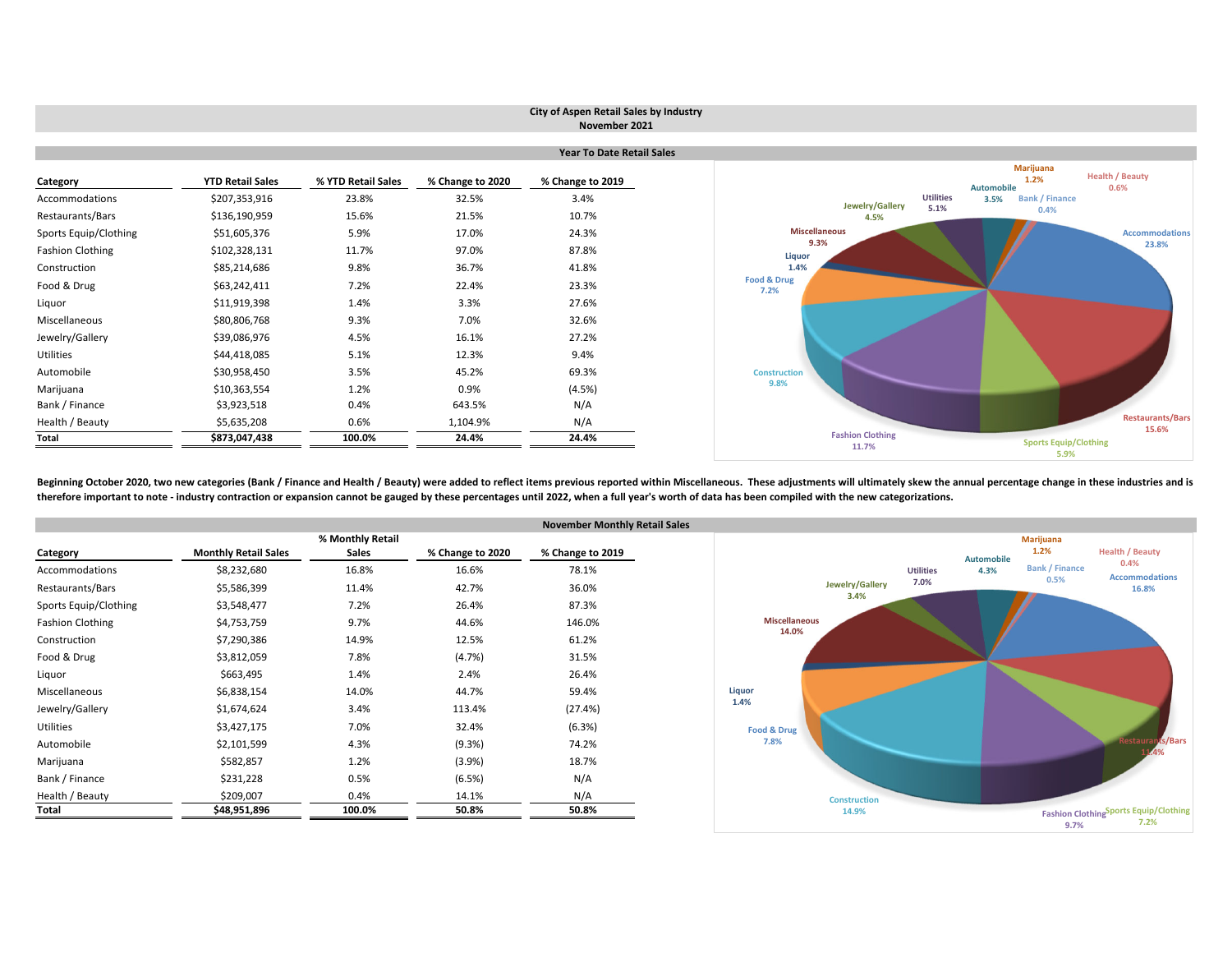# **City of Aspen Sales and Lodging Tax November 2021**

| <b>Year To Date Tax Collections</b>                 |                  |       |                                           |                                                                                                                                  |  |  |  |  |  |  |  |
|-----------------------------------------------------|------------------|-------|-------------------------------------------|----------------------------------------------------------------------------------------------------------------------------------|--|--|--|--|--|--|--|
|                                                     | <b>YTD Taxes</b> | % YTD | 2.0% Lodging<br><b>Tax: Tourist</b>       | 1.0% Sales Tax: Parks &                                                                                                          |  |  |  |  |  |  |  |
| Tax Type                                            | <b>Collected</b> | Taxes | Promotion/                                | <b>Open Space</b>                                                                                                                |  |  |  |  |  |  |  |
| 1.0% Sales Tax: Parks & Open Space                  | \$8,744,465.28   | 36.0% | Transportation                            | 36.0%                                                                                                                            |  |  |  |  |  |  |  |
| 0.5% Sales Tax: Parks & Open Space                  | \$4,375,244.06   | 18.0% | 13.5%                                     |                                                                                                                                  |  |  |  |  |  |  |  |
| 0.30% Sales Tax: Public Education                   | \$2,627,757.65   | 10.8% |                                           |                                                                                                                                  |  |  |  |  |  |  |  |
| 0.15% Sales Tax: Transportation                     | \$1,312,585.62   | 5.4%  |                                           |                                                                                                                                  |  |  |  |  |  |  |  |
| 0.45% Sales Tax: Affordable Housing/ Childcare      | \$3,937,718.29   | 16.2% |                                           |                                                                                                                                  |  |  |  |  |  |  |  |
| 2.0% Lodging Tax: Tourist Promotion/ Transportation | \$3,285,735.32   | 13.5% | 0.45% Sales Tax:                          | 0.5% Sales Tax: Parks &                                                                                                          |  |  |  |  |  |  |  |
| Total                                               | \$24,283,506.22  | 100%  | Affordable Housing/<br>Childcare<br>16.2% | 0.15% Sales Tax:<br>0.30% Sales Tax: Public<br><b>Open Space</b><br>Transportation<br><b>Education</b><br>18.0%<br>5.4%<br>10.8% |  |  |  |  |  |  |  |

| <b>November Monthly Tax Collections</b>             |                                          |                    |                                                   |                                                                         |                                          |  |  |  |  |  |  |
|-----------------------------------------------------|------------------------------------------|--------------------|---------------------------------------------------|-------------------------------------------------------------------------|------------------------------------------|--|--|--|--|--|--|
| Tax Type                                            | <b>Monthly Taxes</b><br><b>Collected</b> | % Monthly<br>Taxes |                                                   | 2.0% Lodging<br><b>Tax: Tourist</b><br>Promotion/<br>Transportation     | 1.0% Sales Tax:<br>Parks & Open<br>Space |  |  |  |  |  |  |
| 1.0% Sales Tax: Parks & Open Space                  | \$479,010.52                             | 37.4%              |                                                   | 10.2%                                                                   | 37.4%                                    |  |  |  |  |  |  |
| 0.5% Sales Tax: Parks & Open Space                  | \$239,420.31                             | 18.7%              |                                                   |                                                                         |                                          |  |  |  |  |  |  |
| 0.30% Sales Tax: Public Education                   | \$143,806.97                             | 11.2%              |                                                   |                                                                         |                                          |  |  |  |  |  |  |
| 0.15% Sales Tax: Transportation                     | \$71,827.24                              | 5.6%               |                                                   |                                                                         |                                          |  |  |  |  |  |  |
| 0.45% Sales Tax: Affordable Housing/ Childcare      | \$215,477.98                             | 16.8%              |                                                   |                                                                         |                                          |  |  |  |  |  |  |
| 2.0% Lodging Tax: Tourist Promotion/ Transportation | \$130,331.81                             | 10.2%              | 0.45% Sales Tax:                                  |                                                                         |                                          |  |  |  |  |  |  |
| <b>Total</b>                                        | \$1,279,874.83                           | 100%               | <b>Affordable</b><br>Housing/<br><b>Childcare</b> | 0.15% Sales Tax:<br>0.15% Sales Tax:<br>Transportation<br>11.2%<br>ECO/ | 0.5% Sales Tax:<br>Parks & Open<br>Space |  |  |  |  |  |  |

**5.6%**

**16.8%**

**Space 18.7%**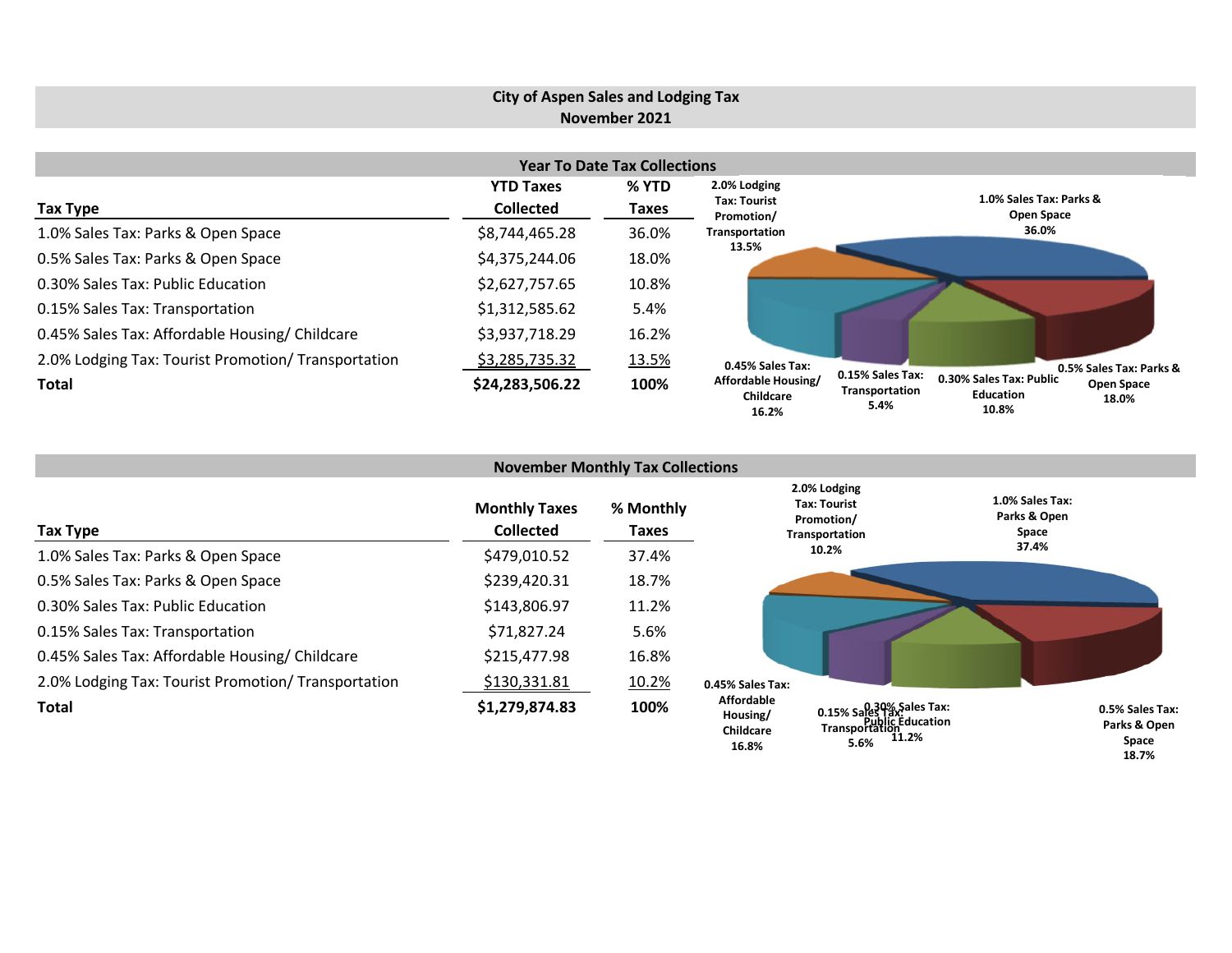#### **City of Aspen Sales Tax 2.4% November 2021**

| <b>Current Month Revenues are</b> | 18.1% | above last year's Monthly Revenues.             |
|-----------------------------------|-------|-------------------------------------------------|
| <b>Year To Date Revenues are</b>  | 46.3% | above Year To Date Budgeted Revenues.           |
| <b>Year To Date Revenues are</b>  | 30.7% | above last year's Actual Year To Date Revenues. |

|       | 2021 Monthly Budget vs. 2021 Actual |             |           | 2021 YTD Budget vs. 2021 Actual |              |           |  | 2021 vs. 2020 |          |                 |          |
|-------|-------------------------------------|-------------|-----------|---------------------------------|--------------|-----------|--|---------------|----------|-----------------|----------|
| Month | <b>Budget</b>                       | Actual      | Variance  | <b>Budget</b>                   | Actual       | Variance  |  | 2020 Monthly  | Variance | <b>2020 YTD</b> | Variance |
| Jan   | \$1,595,006                         | \$1,594,720 | $(0.0\%)$ | \$1,595,006                     | \$1,594,720  | $(0.0\%)$ |  | \$2,276,217   | (29.9%)  | \$2,276,217     | (29.9%)  |
| Feb   | \$1,486,326                         | \$1,673,483 | 12.6%     | \$3,081,332                     | \$3,268,203  | 6.1%      |  | \$2,122,818   | (21.2%)  | \$4,399,035     | (25.7%)  |
| Mar   | \$1,888,591                         | \$2,645,788 | 40.1%     | \$4,969,923                     | \$5,913,991  | 19.0%     |  | \$1,243,377   | 112.8%   | \$5,642,412     | 4.8%     |
| Apr   | \$777,333                           | \$1,117,415 | 43.7%     | \$5.747.255                     | \$7,031,407  | 22.3%     |  | \$524,409     | 113.1%   | \$6,166,820     | 14.0%    |
| May   | \$609,455                           | \$964,724   | 58.3%     | \$6,356,711                     | \$7,996,131  | 25.8%     |  | \$567.114     | 70.1%    | \$6,733,934     | 18.7%    |
| June  | \$1,451,356                         | \$2,213,718 | 52.5%     | \$7,808,067                     | \$10,209,848 | 30.8%     |  | \$1,315,505   | 68.3%    | \$8,049,440     | 26.8%    |
| July  | \$1,922,418                         | \$3,058,702 | 59.1%     | \$9.730.485                     | \$13,268,550 | 36.4%     |  | \$1,984,791   | 54.1%    | \$10,034,230    | 32.2%    |
| Aug   | \$1,631,118                         | \$2,493,158 | 52.8%     | \$11,361,603                    | \$15,761,708 | 38.7%     |  | \$1,783,192   | 39.8%    | \$11,817,422    | 33.4%    |
| Sept  | \$1,413,986                         | \$2,536,858 | 79.4%     | \$12,775,590                    | \$18,298,565 | 43.2%     |  | \$2,214,205   | 14.6%    | \$14,031,628    | 30.4%    |
| Oct   | \$855,843                           | \$1,549,662 | 81.1%     | \$13,631,433                    | \$19,848,228 | 45.6%     |  | \$1,067,153   | 45.2%    | \$15,098,781    | 31.5%    |
| Nov   | \$719,393                           | \$1,149,543 | 59.8%     | \$14,350,825                    | \$20,997,771 | 46.3%     |  | \$972,967     | 18.1%    | \$16,071,748    | 30.7%    |
| Dec   | \$2,635,754                         |             |           | \$16,986,579                    |              |           |  | \$2,286,874   |          | \$18,358,622    |          |



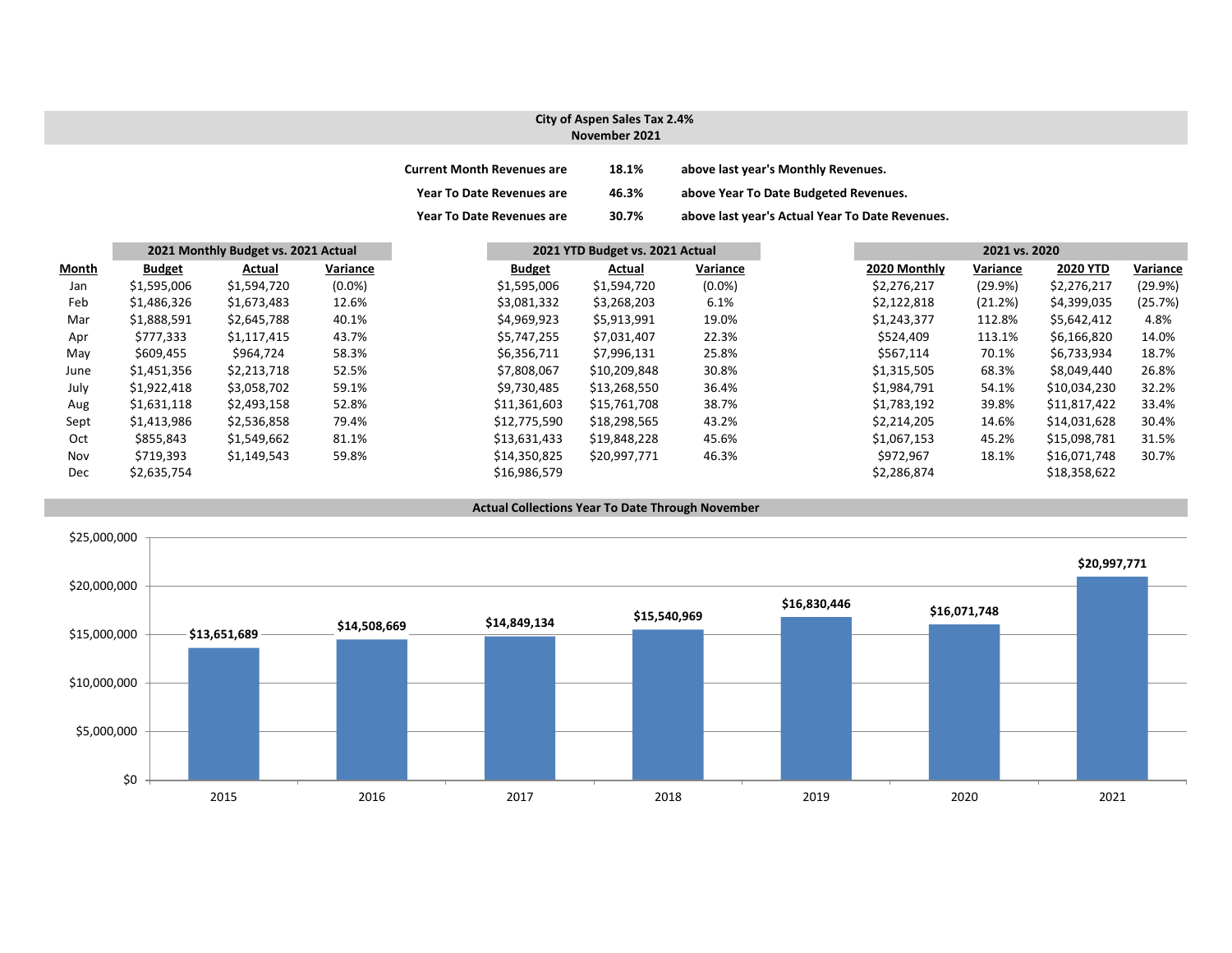### **City of Aspen Tourist Promotion 1.5% Lodging Tax (0.5% Rate for 2010 and Prior) November 2021**

| <b>Current Month Revenues are</b> | 25.3% | above last year's Monthly Revenues.             |
|-----------------------------------|-------|-------------------------------------------------|
| <b>Year To Date Revenues are</b>  | 22.8% | above Year To Date Budgeted Revenues.           |
| Year To Date Revenues are         | 23.3% | above last year's Actual Year To Date Revenues. |

|              | 2021 Monthly Budget vs. 2021 Actual |           |          | 2021 YTD Budget vs. 2021 Actual |             |            | 2021 vs. 2020 |              |            |                 |            |  |  |
|--------------|-------------------------------------|-----------|----------|---------------------------------|-------------|------------|---------------|--------------|------------|-----------------|------------|--|--|
| <b>Month</b> | <b>Budget</b>                       | Actual    | Variance | <b>Budget</b>                   | Actual      | Variance   |               | 2020 Monthly | Variance   | <b>2020 YTD</b> | Variance   |  |  |
| Jan          | \$304,500                           | \$168,712 | (44.6%)  | \$304,500                       | \$168,712   | (44.6%)    |               | \$423,412    | (60.2%)    | \$423,412       | (60.2%)    |  |  |
| Feb          | \$270,000                           | \$208,731 | (22.7%)  | \$574,500                       | \$377,443   | (34.3%)    |               | \$417,502    | $(50.0\%)$ | \$840,914       | (55.1%)    |  |  |
| Mar          | \$353,250                           | \$369,554 | 4.6%     | \$927,750                       | \$746,997   | (19.5%)    |               | \$197,251    | 87.4%      | \$1,038,165     | (28.0%)    |  |  |
| Apr          | \$64,500                            | \$88,271  | 36.9%    | \$992,250                       | \$835,268   | $(15.8\%)$ |               | \$5,581      | 1,481.7%   | \$1,043,746     | $(20.0\%)$ |  |  |
| May          | \$49,500                            | \$50,893  | 2.8%     | \$1,041,750                     | \$886,160   | (14.9%)    |               | \$8,770      | 480.3%     | \$1,052,516     | (15.8%)    |  |  |
| June         | \$186,750                           | \$231,840 | 24.1%    | \$1,228,500                     | \$1,118,001 | $(9.0\%)$  |               | \$99,543     | 132.9%     | \$1,152,059     | $(3.0\%)$  |  |  |
| July         | \$280,500                           | \$429,454 | 53.1%    | \$1,509,000                     | \$1,547,455 | 2.5%       |               | \$263,959    | 62.7%      | \$1,416,018     | 9.3%       |  |  |
| Aug          | \$213,000                           | \$328,132 | 54.1%    | \$1,722,000                     | \$1,875,586 | 8.9%       |               | \$227,695    | 44.1%      | \$1,643,713     | 14.1%      |  |  |
| Sept         | \$151,500                           | \$324,107 | 113.9%   | \$1,873,500                     | \$2,199,693 | 17.4%      |               | \$206,067    | 57.3%      | \$1,849,780     | 18.9%      |  |  |
| Oct          | \$78,750                            | \$166,860 | 111.9%   | \$1,952,250                     | \$2,366,553 | 21.2%      |               | \$71,598     | 133.0%     | \$1,921,378     | 23.2%      |  |  |
| Nov          | \$54,000                            | \$97,749  | 81.0%    | \$2,006,250                     | \$2,464,302 | 22.8%      |               | \$78,030     | 25.3%      | \$1,999,408     | 23.3%      |  |  |
| Dec          | \$406,500                           |           |          | \$2,412,750                     |             |            |               | \$268,092    |            | \$2,267,501     |            |  |  |

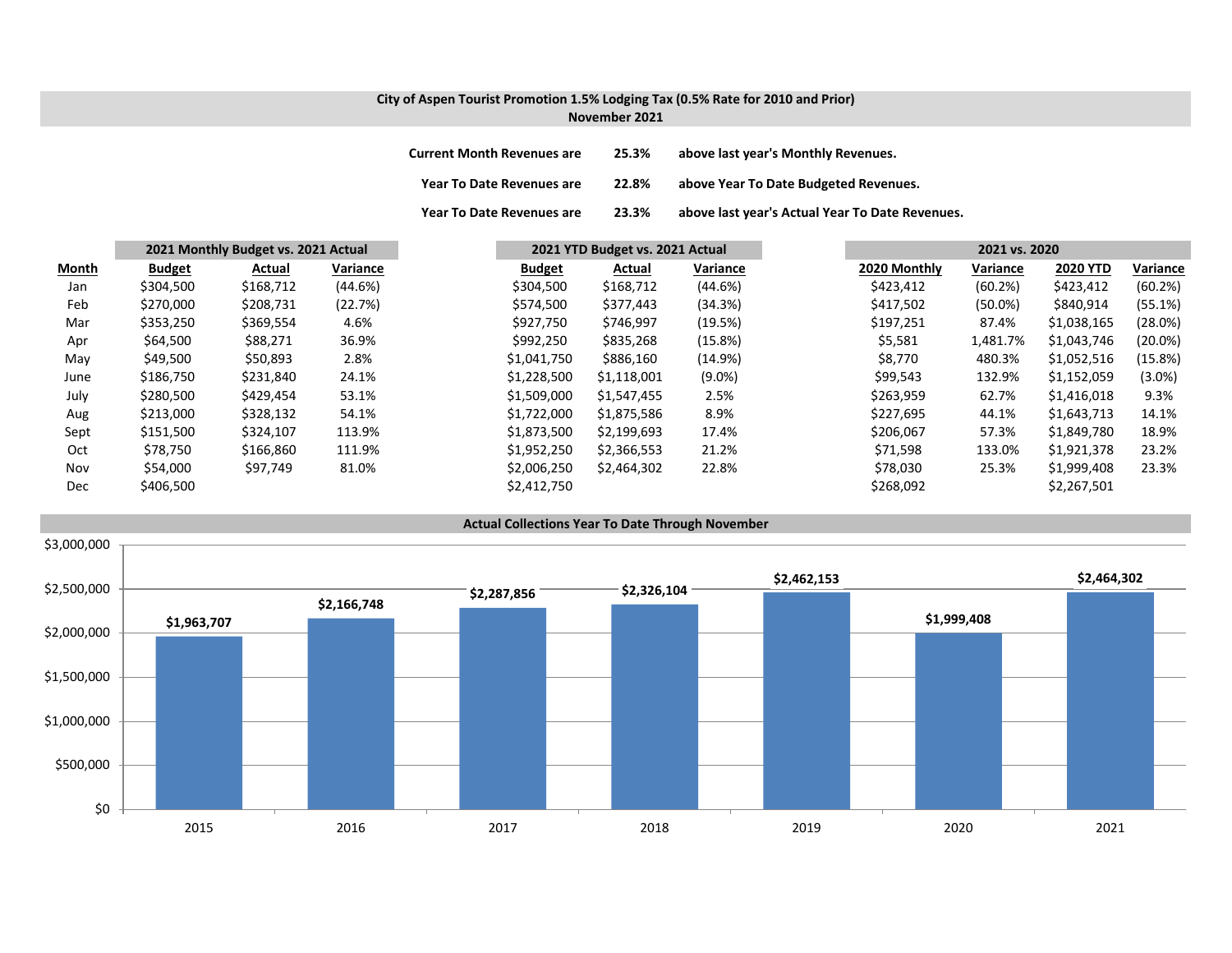### **City of Aspen Transportation 0.5% Lodging Tax November 2021**

| <b>Current Month Revenues are</b> | 25.3% | above last year's Monthly Revenues.             |
|-----------------------------------|-------|-------------------------------------------------|
| <b>Year To Date Revenues are</b>  | 22.8% | above Year To Date Budgeted Revenues.           |
| <b>Year To Date Revenues are</b>  | 23.2% | above last year's Actual Year To Date Revenues. |

|       |               | 2021 Monthly Budget vs. 2021 Actual |                 |               | 2021 YTD Budget vs. 2021 Actual |           |  |              | 2021 vs. 2020 |                 |            |  |  |
|-------|---------------|-------------------------------------|-----------------|---------------|---------------------------------|-----------|--|--------------|---------------|-----------------|------------|--|--|
| Month | <b>Budget</b> | Actual                              | <b>Variance</b> | <b>Budget</b> | Actual                          | Variance  |  | 2020 Monthly | Variance      | <b>2020 YTD</b> | Variance   |  |  |
| Jan   | \$101,500     | \$56,237                            | (44.6%)         | \$101,500     | \$56,237                        | (44.6%)   |  | \$141,137    | (60.2%)       | \$141,137       | (60.2%)    |  |  |
| Feb   | \$90,000      | \$69,577                            | (22.7%)         | \$191,500     | \$125,813                       | (34.3%)   |  | \$139,167    | $(50.0\%)$    | \$280,304       | (55.1%)    |  |  |
| Mar   | \$117,750     | \$123,184                           | 4.6%            | \$309,250     | \$248,998                       | (19.5%)   |  | \$65,750     | 87.4%         | \$346,054       | (28.0%)    |  |  |
| Apr   | \$21,500      | \$29,424                            | 36.9%           | \$330,750     | \$278,421                       | (15.8%)   |  | \$1,860      | 1,481.7%      | \$347,915       | $(20.0\%)$ |  |  |
| May   | \$16,500      | \$16,964                            | 2.8%            | \$347,250     | \$295,386                       | (14.9%)   |  | \$2,923      | 480.3%        | \$350,838       | (15.8%)    |  |  |
| June  | \$62,250      | \$77,280                            | 24.1%           | \$409,500     | \$372,666                       | $(9.0\%)$ |  | \$33,181     | 132.9%        | \$384,019       | $(3.0\%)$  |  |  |
| July  | \$93,500      | \$143,151                           | 53.1%           | \$503,000     | \$515,817                       | 2.5%      |  | \$87,986     | 62.7%         | \$472,005       | 9.3%       |  |  |
| Aug   | \$71,000      | \$109,377                           | 54.1%           | \$574,000     | \$625,195                       | 8.9%      |  | \$75,898     | 44.1%         | \$547,903       | 14.1%      |  |  |
| Sept  | \$50,500      | \$108,036                           | 113.9%          | \$624,500     | \$733,231                       | 17.4%     |  | \$68,700     | 57.3%         | \$616,603       | 18.9%      |  |  |
| Oct   | \$26,250      | \$55,620                            | 111.9%          | \$650,750     | \$788,851                       | 21.2%     |  | \$23,866     | 133.1%        | \$640,469       | 23.2%      |  |  |
| Nov   | \$18,000      | \$32,583                            | 81.0%           | \$668,750     | \$821,434                       | 22.8%     |  | \$26,010     | 25.3%         | \$666,479       | 23.2%      |  |  |
| Dec   | \$135,500     |                                     |                 | \$804,250     |                                 |           |  | \$89,364     |               | \$755,842       |            |  |  |

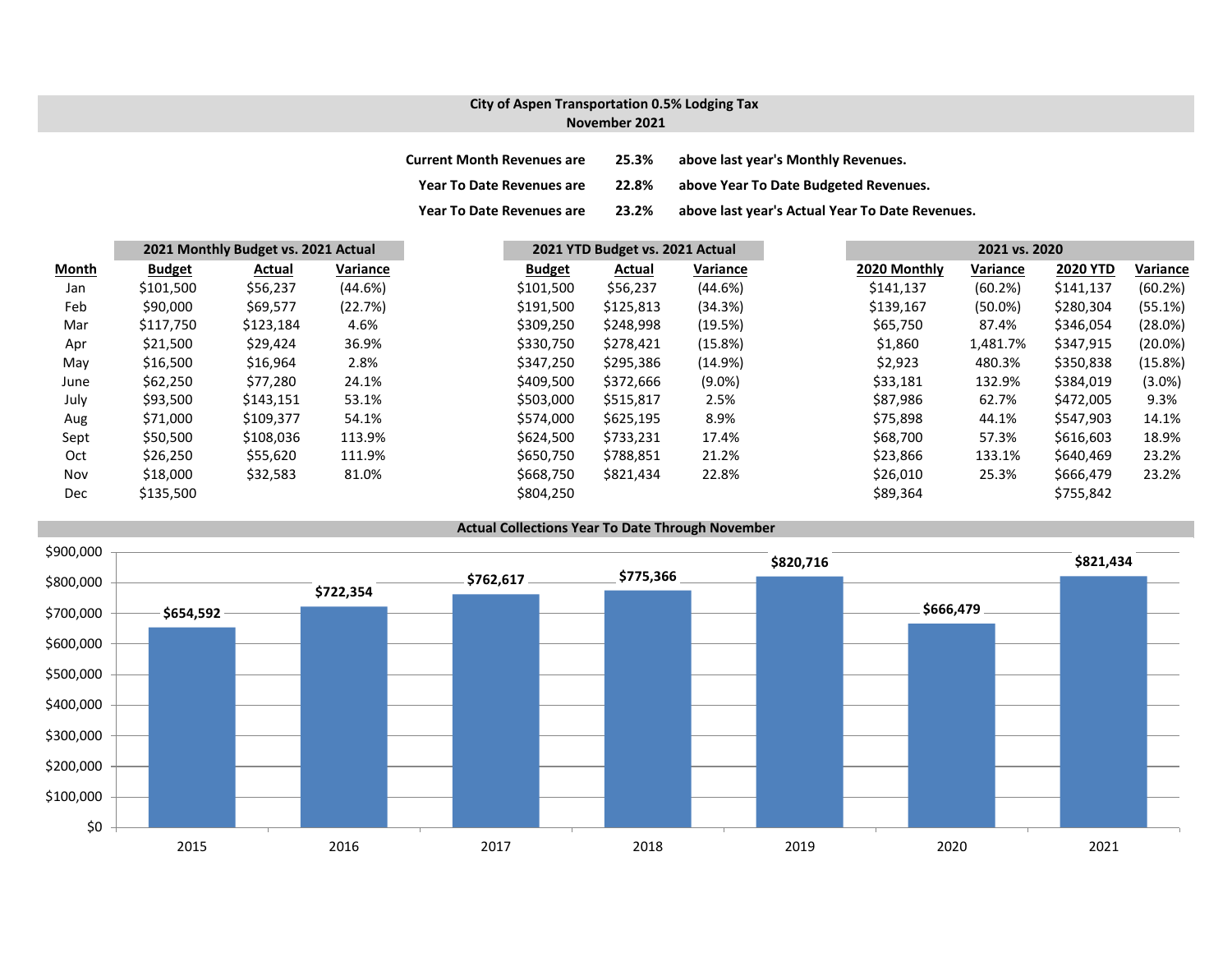## **City of Aspen Portion of Pitkin County 3.6% Sales Tax October 2021**

| <b>Current Month Revenues are</b> | 18.9% | above last year's Monthly Revenues.             |
|-----------------------------------|-------|-------------------------------------------------|
| <b>Year To Date Revenues are</b>  | 34.4% | above Year To Date Budgeted Revenues.           |
| <b>Year To Date Revenues are</b>  | 24.9% | above last year's Actual Year To Date Revenues. |

|              | 2021 Monthly Budget vs. 2021 Actual |             | 2021 YTD Budget vs. 2021 Actual |               | 2021 vs. 2020 |          |              |          |    |                 |          |
|--------------|-------------------------------------|-------------|---------------------------------|---------------|---------------|----------|--------------|----------|----|-----------------|----------|
| <b>Month</b> | <b>Budget</b>                       | Actual      | Variance                        | <b>Budget</b> | Actual        | Variance | 2020 Monthly | Variance |    | <b>2020 YTD</b> | Variance |
| Jan          | \$1,357,000                         | \$1,092,020 | (19.5%)                         | \$1,357,000   | \$1,092,020   | (19.5%)  | \$1,512,709  | (27.8%)  | s  | 1,512,709       | (27.8%)  |
| Feb          | \$1,277,000                         | \$1,183,150 | (7.3%)                          | \$2,634,000   | \$2,275,171   | (13.6%)  | \$1,449,548  | (18.4%)  | S  | 2,962,257       | (23.2%)  |
| Mar          | \$1,293,000                         | \$1,515,832 | 17.2%                           | \$3,927,000   | \$3,791,002   | (3.5%)   | \$708,210    | 114.0%   | S  | 3,670,467       | 3.3%     |
| Apr          | \$484,000                           | \$817,669   | 68.9%                           | \$4,411,000   | \$4,608,671   | 4.5%     | \$498,211    | 64.1%    |    | 4,168,678       | 10.6%    |
| May          | \$398,000                           | \$744,578   | 87.1%                           | \$4,809,000   | \$5,353,249   | 11.3%    | \$430,729    | 72.9%    | ╰  | 4,599,408       | 16.4%    |
| June         | \$822,000                           | \$1,218,669 | 48.3%                           | \$5,631,000   | \$6,571,918   | 16.7%    | \$713,217    | 70.9%    |    | 5,312,624       | 23.7%    |
| July         | \$1,097,000                         | \$1,694,768 | 54.5%                           | \$6,728,000   | \$8,266,686   | 22.9%    | \$1,164,095  | 45.6%    | S. | 6,476,719       | 27.6%    |
| Aug          | \$917,000                           | \$1,427,495 | 55.7%                           | \$7,645,000   | \$9,694,181   | 26.8%    | \$1,117,891  | 27.7%    | S. | 7,594,610       | 27.6%    |
| Sept         | \$801,000                           | \$1,321,660 | 65.0%                           | \$8,446,000   | \$11,015,840  | 30.4%    | \$1,181,742  | 11.8%    | ς  | 8,776,352       | 25.5%    |
| Oct          | \$498,000                           | \$1,004,489 | 101.7%                          | \$8,944,000   | \$12,020,330  | 34.4%    | \$845,122    | 18.9%    |    | 9,621,474       | 24.9%    |
| Nov          | \$484,000                           |             |                                 | \$9,428,000   |               |          | \$688,722    |          |    | 10,310,196      |          |
| <b>Dec</b>   | \$1,461,000                         |             |                                 | \$10,889,000  |               |          | \$1,533,844  |          |    | 11,844,040      |          |



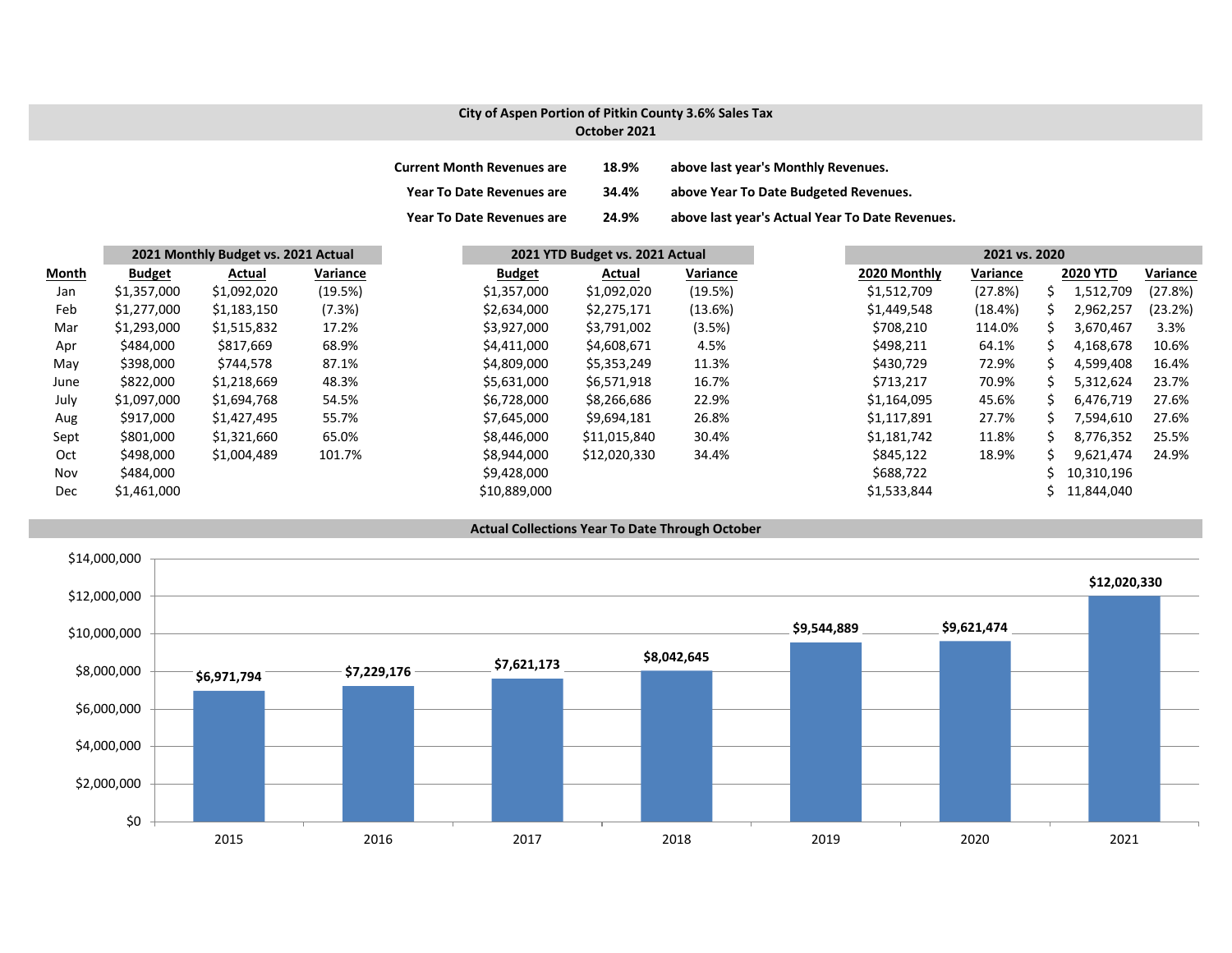#### **December 2021 Housing Real Estate Transfer Tax**

| <b>Current Month Revenues are</b> | 51.4%  | above last year's Monthly Revenues.             |
|-----------------------------------|--------|-------------------------------------------------|
| <b>Year To Date Revenues are</b>  | 240.2% | above Year To Date Budgeted Revenues.           |
| <b>Year To Date Revenues are</b>  | 19.9%  | above last year's Actual Year To Date Revenues. |

|            | 2021 Monthly Budget vs. 2021 Actual |             |          | 2021 YTD Budget vs. 2021 Actual |              |          | 2021 vs. 2020 |              |          |                 |          |
|------------|-------------------------------------|-------------|----------|---------------------------------|--------------|----------|---------------|--------------|----------|-----------------|----------|
| Month      | <b>Budget</b>                       | Actual      | Variance | <b>Budget</b>                   | Actual       | Variance |               | 2020 Monthly | Variance | <b>2020 YTD</b> | Variance |
| Jan        | \$440,400                           | \$1,602,114 | 263.8%   | \$440,400                       | \$1,602,114  | 263.8%   |               | \$1,098,343  | 45.9%    | \$1,098,343     | 45.9%    |
| Feb        | \$412,600                           | \$711,920   | 72.5%    | \$853,000                       | \$2,314,034  | 171.3%   |               | \$496,350    | 43.4%    | \$1,594,693     | 45.1%    |
| Mar        | \$432,900                           | \$1,294,339 | 199.0%   | \$1,285,900                     | \$3,608,373  | 180.6%   |               | \$598,199    | 116.4%   | \$2,192,893     | 64.5%    |
| Apr        | \$560,000                           | \$2,251,850 | 302.1%   | \$1,845,900                     | \$5,860,223  | 217.5%   |               | \$505,915    | 345.1%   | \$2,698,808     | 117.1%   |
| May        | \$566,200                           | \$1,070,000 | 89.0%    | \$2,412,100                     | \$6,930,223  | 187.3%   |               | \$110,180    | 871.1%   | \$2,808,988     | 146.7%   |
| June       | \$537,300                           | \$1,377,685 | 156.4%   | \$2,949,400                     | \$8,307,908  | 181.7%   |               | \$477,350    | 188.6%   | \$3,286,338     | 152.8%   |
| July       | \$384,200                           | \$919,840   | 139.4%   | \$3,333,600                     | \$9.227.748  | 176.8%   |               | \$885,546    | 3.9%     | \$4,171,884     | 121.2%   |
| Aug        | \$524,800                           | \$1,904,684 | 262.9%   | \$3,858,400                     | \$11,132,432 | 188.5%   |               | \$2,542,417  | (25.1%)  | \$6,714,301     | 65.8%    |
| Sept       | \$746,400                           | \$1,891,643 | 153.4%   | \$4,604,800                     | \$13.024.074 | 182.8%   |               | \$3,947,332  | (52.1%)  | \$10,661,632    | 22.2%    |
| Oct        | \$644,600                           | \$2,571,511 | 298.9%   | \$5,249,400                     | \$15,595,585 | 197.1%   |               | \$2,928,865  | (12.2%)  | \$13,590,497    | 14.8%    |
| Nov        | \$439,200                           | \$2,041,431 | 364.8%   | \$5,688,600                     | \$17,637,016 | 210.0%   |               | \$1,717,838  | 18.8%    | \$15,308,335    | 15.2%    |
| <b>Dec</b> | \$511,400                           | \$3,454,185 | 575.4%   | \$6,200,000                     | \$21,091,202 | 240.2%   |               | \$2,281,317  | 51.4%    | \$17,589,652    | 19.9%    |